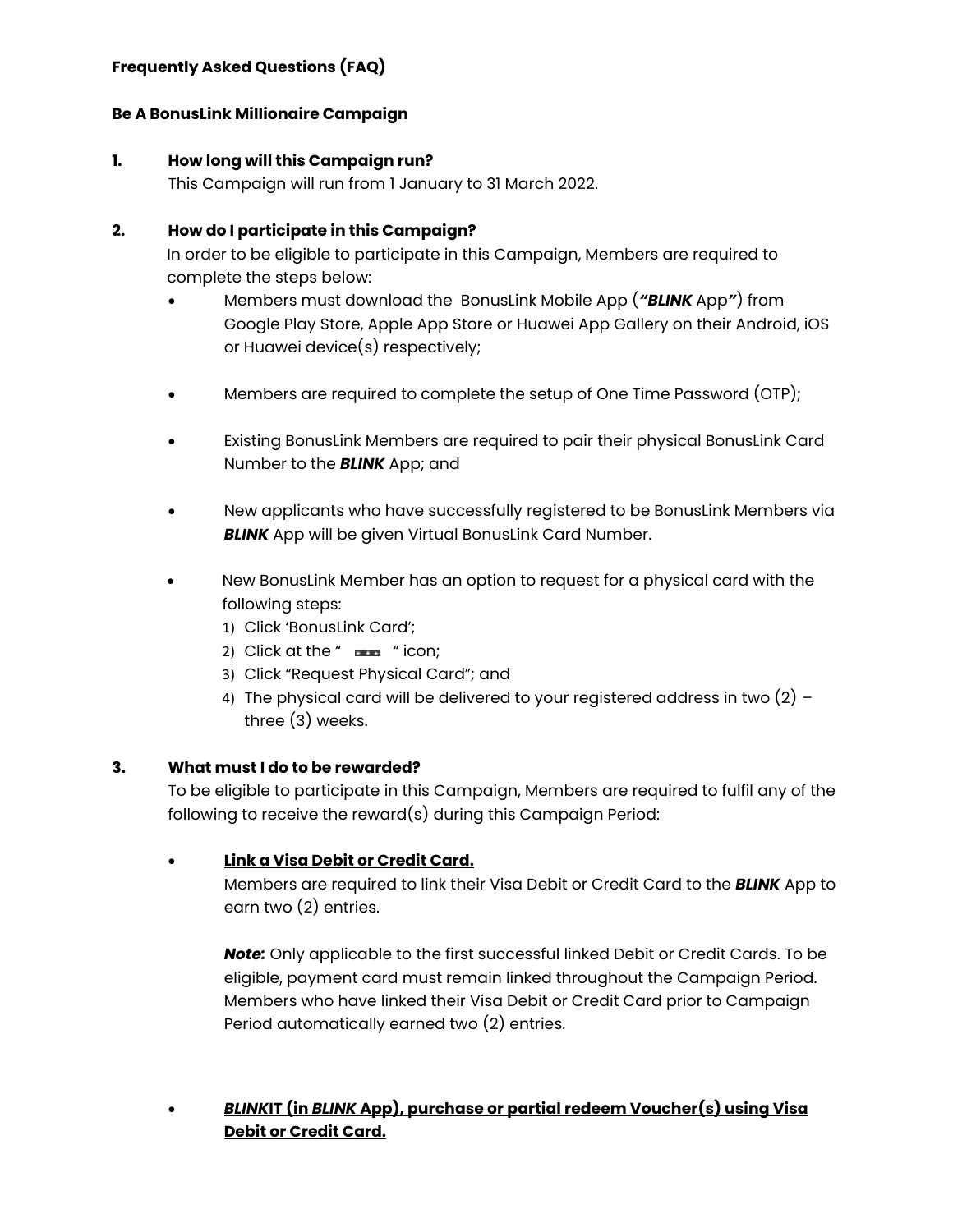Member(s) must make payment to Merchants via *BLINK*IT (in *BLINK* App), purchase or partial redeem Voucher(s) using Visa Debit or Credit Card as below:

- Perform first  $(1<sup>st</sup>)$  transaction and earn one  $(1)$  entry.
- Perform second  $(2^{nd})$  transaction and earn one  $(1)$  entry.
- Perform third  $(3^{rd})$  transaction and earn three  $(3)$  entries.
- Perform fourth  $(4<sup>th</sup>)$  transaction and earn three  $(3)$  entries.

*Note:* No minimum spend is required for each transaction. Each Member is entitled to a maximum of twenty (20) entries.

## • **Complete 4 transactions.**

Complete payment to Merchants via *BLINKIT* (in *BLINK* App), purchase or partial redeem Voucher(s) using Visa Debit or Credit Card and get one thousand  $(1,000)$  BonusLink Points. Limited to first  $(1^{st})$  fifteen thousand  $(15,000)$ Members only.

## • **Earn double entries using an AmBank BonusLink Visa Card**

Members are entitled for double entries once the Campaign Task of "Link a Visa Debit or Credit Card in *BLINK* App, purchase or partial redeem voucher(s) via BLINKIT using Visa Debit or Credit Card" has been fulfilled using an AmBank BonusLink Visa Card.

### • **Get 10X BonusLink Points with AmBank BonusLink Visa Card**

Enjoy additional 10X BonusLink Points for payment made with AmBank BonusLink Visa Card in *BLINK* App. Maximum of one thousand (1,000) BonusLink Points per card holder. Limited to first  $(1^{st})$  five thousand  $(5,000)$  card holders only.

### • **Successful Applicants of AmBank BonusLink Visa Card**

Members are entitled up to twenty-three thousand (23,000) BonusLink Points with:

- Two thousand five hundred (2,500) BonusLink Points for approved applications with activation of AmBank BonusLink Visa Card.
- Twenty thousand five hundred (20,500) BonusLink Points with minimum spend of RM1,000 within sixty (60) days of the card activation.
- Click [here](https://www.ambank.com.my/ambank/SiteAssets/SitePages/simple/terms-and-conditions/BonusLinkTargettedbaseCampaignTnC.pdf) for full terms & conditions for application of AmBank BonusLink Visa Card

For further information on AmBank BonusLink Visa Card, click [here.](https://www.ambank.com.my/eng/cards/AmBank-BonusLink-Visa-Card)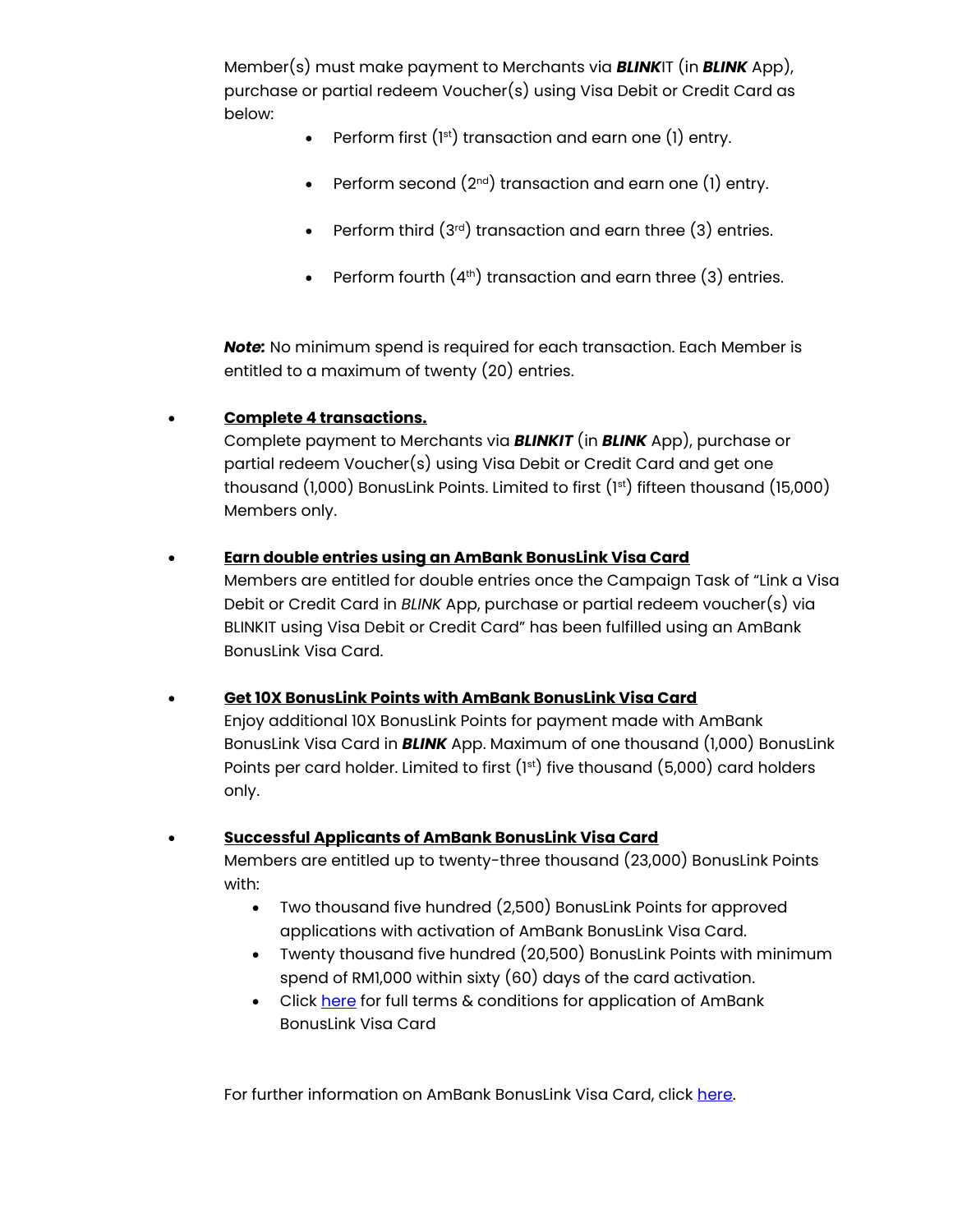# **4. How many rewards are there for grab in this Campaign?**

The eligible Members who have completed the Campaign Tasks will be rewarded as follow:

| <b>Task</b>                                                                                                                                                                                            | <b>Entry/Points Reward</b> | <b>Limited to first following</b><br>numbers of Members |
|--------------------------------------------------------------------------------------------------------------------------------------------------------------------------------------------------------|----------------------------|---------------------------------------------------------|
| <b>Link Visa Debit or Credit Card</b>                                                                                                                                                                  |                            |                                                         |
| Link a Visa Debit or Credit<br>Card on BLINK App.                                                                                                                                                      | 2 entries                  | Unlimited                                               |
| Pay with BLINKIT (via Visa<br>Debit or Credit Card, with no<br>minimum spend)                                                                                                                          |                            |                                                         |
| 1 <sup>st</sup> transaction                                                                                                                                                                            | 1 entry                    | Unlimited                                               |
| 2 <sup>nd</sup> transaction                                                                                                                                                                            | 1 entry                    | Unlimited                                               |
| 3 <sup>rd</sup> transaction                                                                                                                                                                            | 3 entries                  | Unlimited                                               |
| 4 <sup>th</sup> transaction                                                                                                                                                                            | 3 entries                  | Unlimited                                               |
| <b>Complete 4 transactions</b>                                                                                                                                                                         |                            |                                                         |
| Pay with BLINKIT (via Visa<br>Debit or Credit Card, with no<br>minimum spend)                                                                                                                          | 1000 BonusLink Points      | 15,000                                                  |
| <b>Use an AmBank BonusLink</b><br><b>Visa Card</b>                                                                                                                                                     |                            |                                                         |
| Use an AmBank BonusLink<br>Visa Card for the Campaign<br>Task of "Link a Visa Debit or<br>Credit Card in BLINK App &<br>pay with BLINKIT (via Visa<br>Debit or Credit Card, with no<br>minimum spend)" | 2x Entries                 | Unlimited                                               |
| <b>Get 10X BonusLink Points</b>                                                                                                                                                                        |                            |                                                         |
| Pay with AmBank BonusLink<br>Visa Card in <b>BLINK</b> App (max<br>1000 BonusLink Points per                                                                                                           | 1000 BonusLink Points      | 5,000                                                   |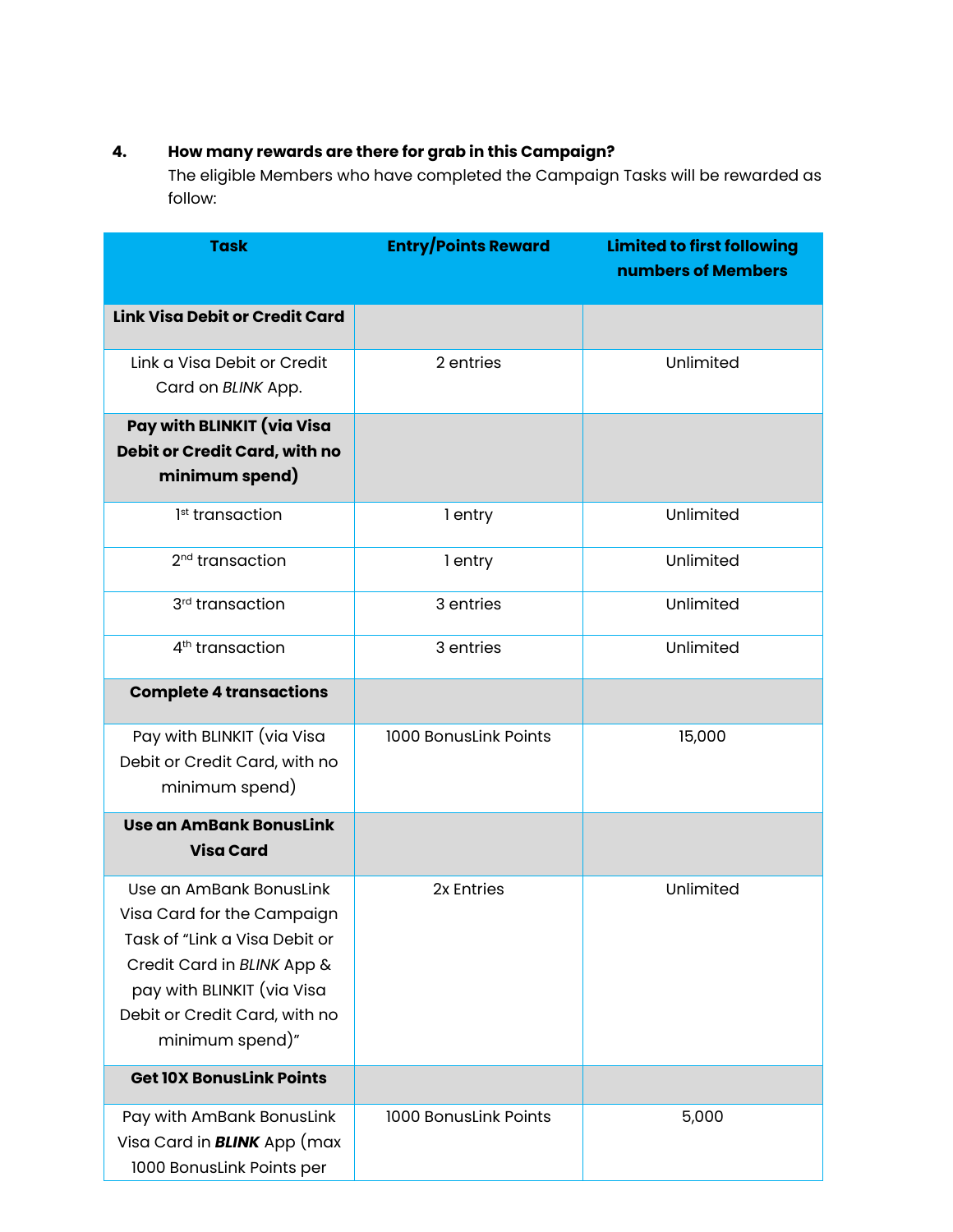| card holder)                                                                                                                     |                         |           |
|----------------------------------------------------------------------------------------------------------------------------------|-------------------------|-----------|
| <b>Get 23,000 BonusLink Points</b>                                                                                               |                         |           |
| Successful applicants with<br>activation of AmBank<br><b>BonusLink Visa Card</b>                                                 | 2,500 BonusLink Points  | Unlimited |
| Successful applicants of<br>AmBank Bonuslink Visa Card<br>with minimum spend of<br>RM1000 within 60 days from<br>card activation | 20,500 BonusLink Points | Unlimited |

The rewards (BonusLink Points) are subject to first-come, first-served basis. The BonusLink Points will be credited within three  $(3)$  – four  $(4)$  weeks after the Campaign Tasks have been completed.

## **5. What if I have cancelled my BonusLink Membership during the Campaign period?**

At the point of rewards fulfilment process, all eligible Members must not cancel or terminate their BonusLink Membership, otherwise the eligible Members will be disqualified. BonusLink also reserves the right to disqualify any eligible Members that it knows is, or has reasonable grounds to believe is, ineligible for this Campaign as a result of this rule.

### **6. Do I have to complete the Tasks in any particular sequence?**

No. Task may be completed in any order sequence.

**7. I have opted not to receive communication from EDM / SMS /** *BLINK* **App notifications from BonusLink. Can I still participate in this Campaign and receive such notifications?**

No, you will need to update your Setting at *BLINK* App to agree to receive communication from BonusLink. To do this, please follow the below steps:

- 1. Log in to your *BLINK* App;
- 2. Click at 'Account'; and
- 3. Select 'Settings', then click (tick) to Marketing Information to give consent to agree to receive communication from BonusLink.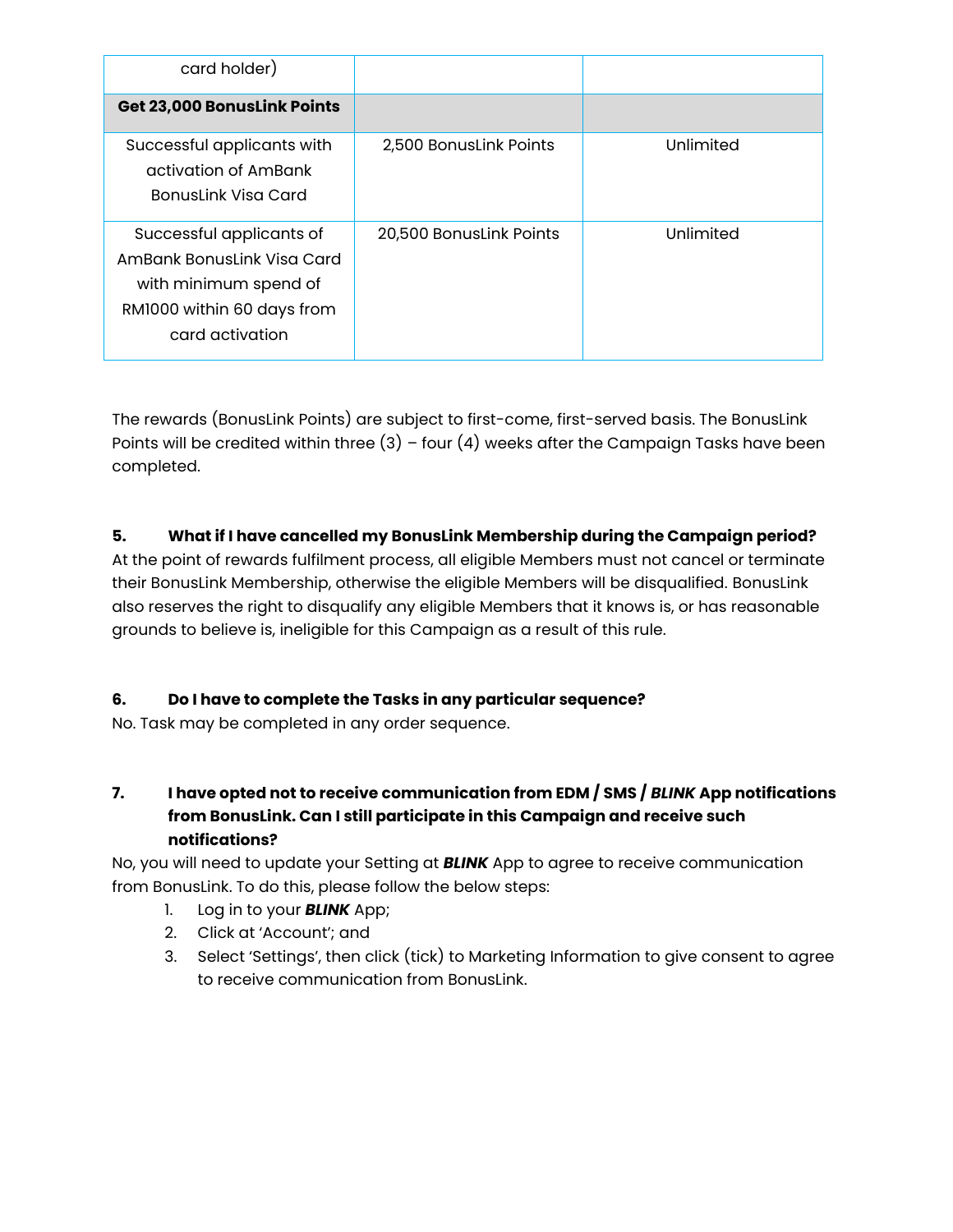# **8. How do I win the prizes in this Campaign?**

By earning entries for the completed tasks (limited to 10 entries per Member) in this Campaign, Members will stand a chance to win the following prizes:

| <b>No</b>      | <b>Prize</b>                                                                           | <b>No of Winners</b> |
|----------------|----------------------------------------------------------------------------------------|----------------------|
| 1              | Grand prize - 1 million BonusLink Points                                               | 5                    |
| $\overline{2}$ | 1st Prize- iPhone 13 128gb                                                             | 9                    |
| 3              | 2nd Prize - Travel Voucher worth<br><b>RM1000</b>                                      | 20                   |
| 4              | Consolation Prize - 10,000 BonusLink<br>Points                                         | 300                  |
| 5              | Winner for Successful Applicants of<br>AmBank BonusLink Visa Card - iPhone<br>13 128gb | 3                    |
|                | <b>Total</b>                                                                           | 337                  |

### **9. How are Winners selected?**

Winners will be selected via a computerized selection system. BonusLink's decision on all matters relating to this Campaign (including the selection of Winners) shall be final and binding. No enquiries on Winners' selection will be entertained.

## **11. Will Winners be notified by BonusLink?**

Winners for prize no. one (1) to three (3) and five (5) will be contacted by BonusLink. BonusLink will contact the shortlisted Winners who are the registered owners of the BonusLink Cards for verification. The shortlisted Winners will be required to answer BonusLink related questions correctly before they are eligible to receive the prize ("Winners" and each a "Winner"). If any answer to any question is incorrect, he or she will be disqualified from the Campaign and another Winner will be selected.

A shortlisted Winner will be contacted by BonusLink via a phone call ("Phone Call"). For example:

Should the first attempt to contact a shortlisted Winner via Phone Call fail, i.e. no answer, telephone number not in service, no connection etc, BonusLink will attempt to contact the shortlisted Winner again at least two (2) more times on the same or next day from when the first call attempt was made. Where such further attempts to contact the shortlisted Winner are unsuccessful, BonusLink reserves the right to select another shortlisted Winner through a